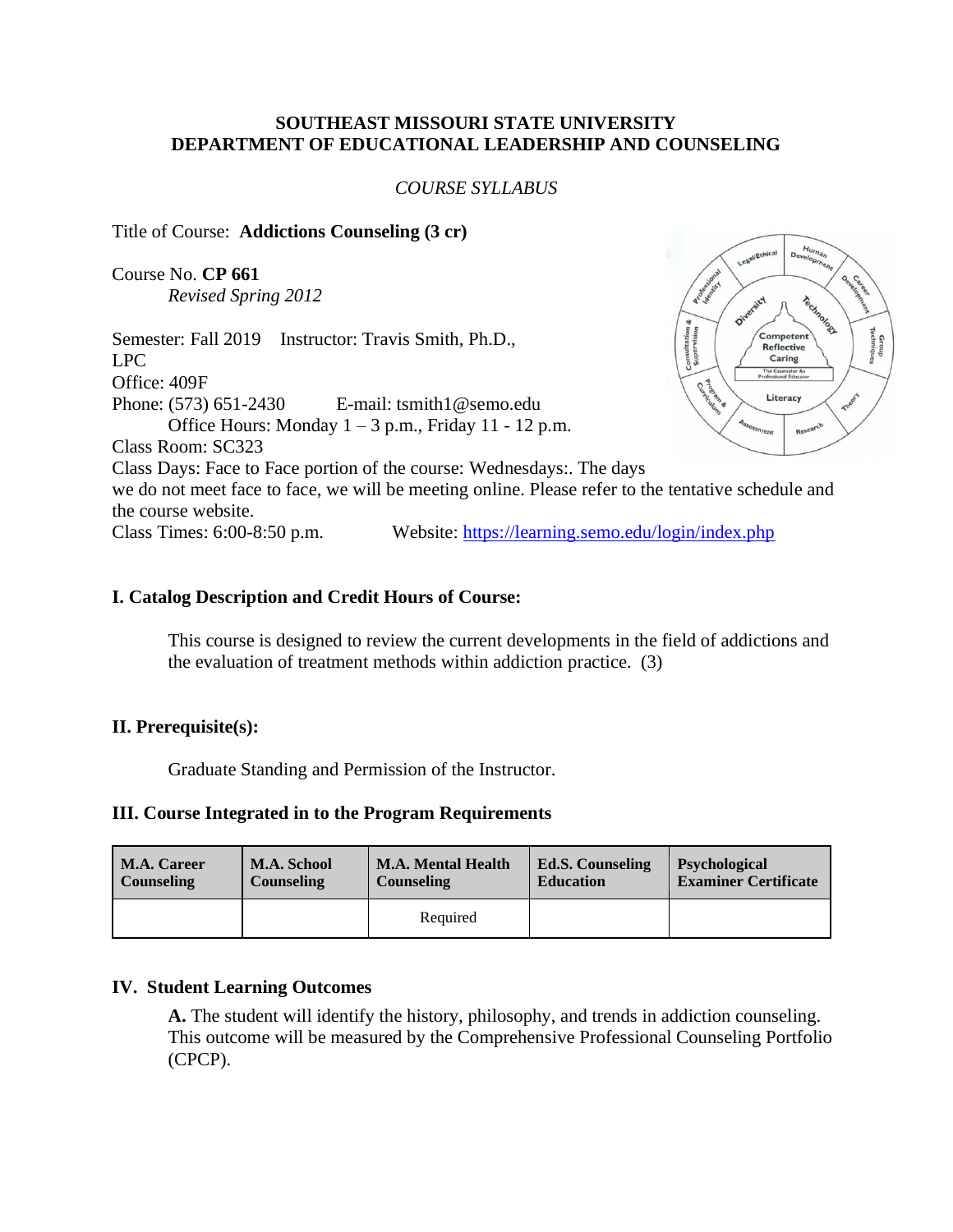**B.** The student will identify the behavioral, psychological, physical health, and social effects of psychoactive substances and addictive disorders on the user and significant others. This outcome will be measured by the Comprehensive Professional Counseling Portfolio (CPCP).

**C.** The student will understands the impact of crises, disasters, and other trauma-causing events on persons with addictions. This outcome will be measured by the Comprehensive Professional Counseling Portfolio (CPCP).

### **V. Course as Relates to External Requirements**

| <b>CACREP Requirements (2016)</b> | <b>DESE Requirements</b><br>(2011) | LPC<br><b>Requirements</b> | <b>NBCC Requirements</b> |
|-----------------------------------|------------------------------------|----------------------------|--------------------------|
| Clinical Mental Health Counseling |                                    |                            |                          |

### **VI. Course as Relates to External Standards**

#### **CACREP Standards (2016)**

Section II.F.3. Human Growth & Development d. theories and etiology of addictions and addictive behaviors

Clinical Mental Health Counseling

Section V.C.1. Foundations d. neurobiological and medical foundation and etiology of addiction and co-occurring disorders

Section V.C.2. Contextual Dimensions

 e. potential for substance use disorders to mimic and/or co-occur with a variety of neurological, medical, and psychological disorders

**DESE Standards (2011)**

## **VII. Purposes or Objectives of the Course:**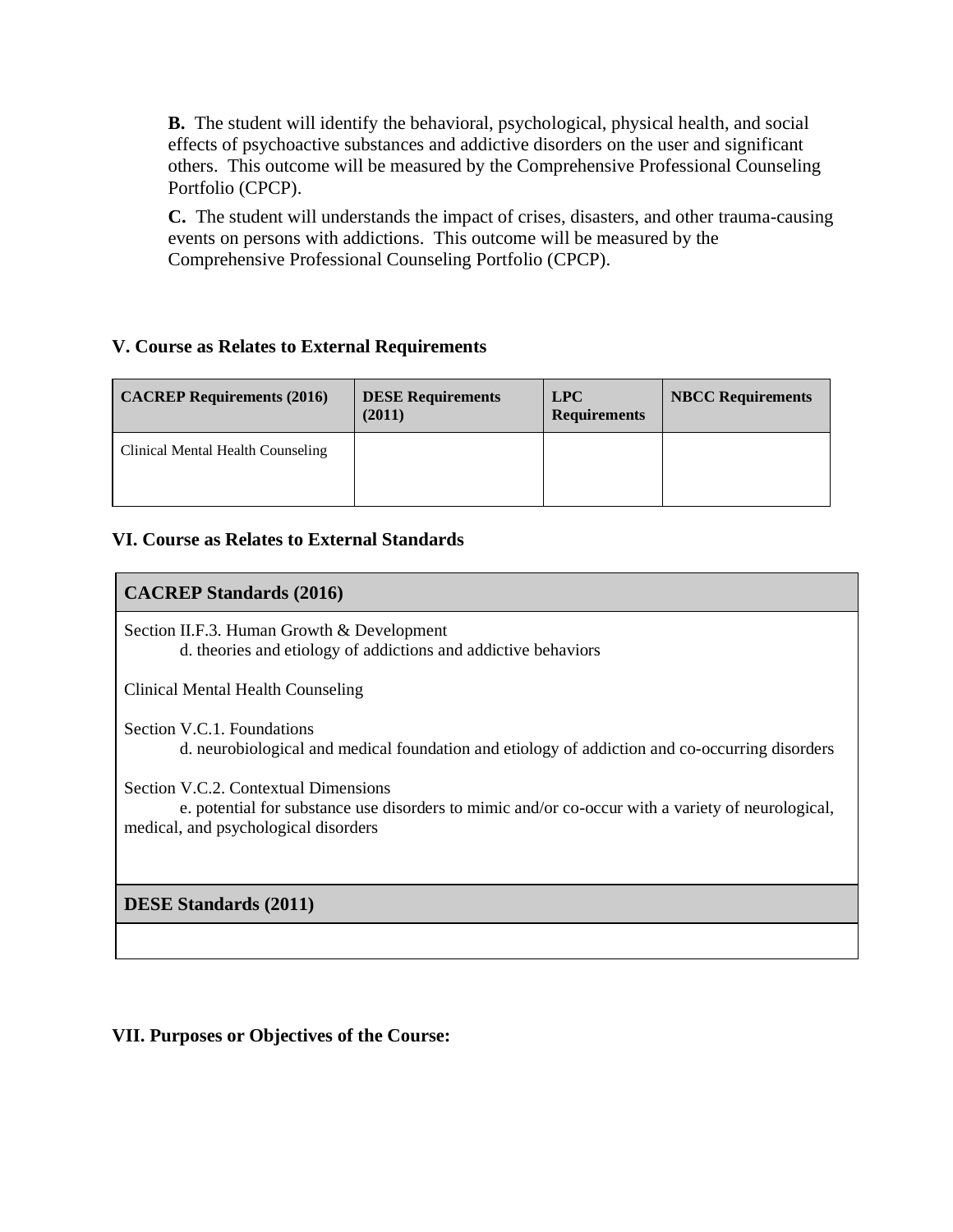A. The students will become knowledgeable about the foundations of addictions counseling, including but not limited to:

- 1. The student will be able to identify the characteristics of addictions populations.
- 2. The student will be familiar with various definitions and etiological theories of addictions, along with their subsequent treatment models.
- 3. The student will be able to apply various tenets of psychometric assessment as it relates to clients who have addiction challenges.
- 4. The student will be familiar with various assessment instruments and structured clinical interview techniques.
- 5. The student will be aware of the impact of co-occurring substance use disorders on medical and/or psychological disorders.
- 6. The student will be able to recognize the potential for addictive disorders to mimic a variety of medical and psychological disorders and the potential for medical and psychological disorders to coexist with addiction and substance abuse.
- 7. The student will be able to design an individualized treatment plan which will meet the unique needs of the client with addictions.
- 8. The student will be able to adapt individual and group counseling techniques to fit the needs of the addictive population.
- 9. The student will be aware of the special issues which impact the population.
- 10. The student will understand the impact of crises, disasters, and other trauma-causing events on persons with addictions.

11. The student will demonstrate an understanding of the impact of system relationships as it relates to the addictive client and those close to them.

- 12. The student will become familiar with various prevention strategies.
- 13. The student will demonstrate a deeper understanding of self as self impacts on their role of addictions counselor.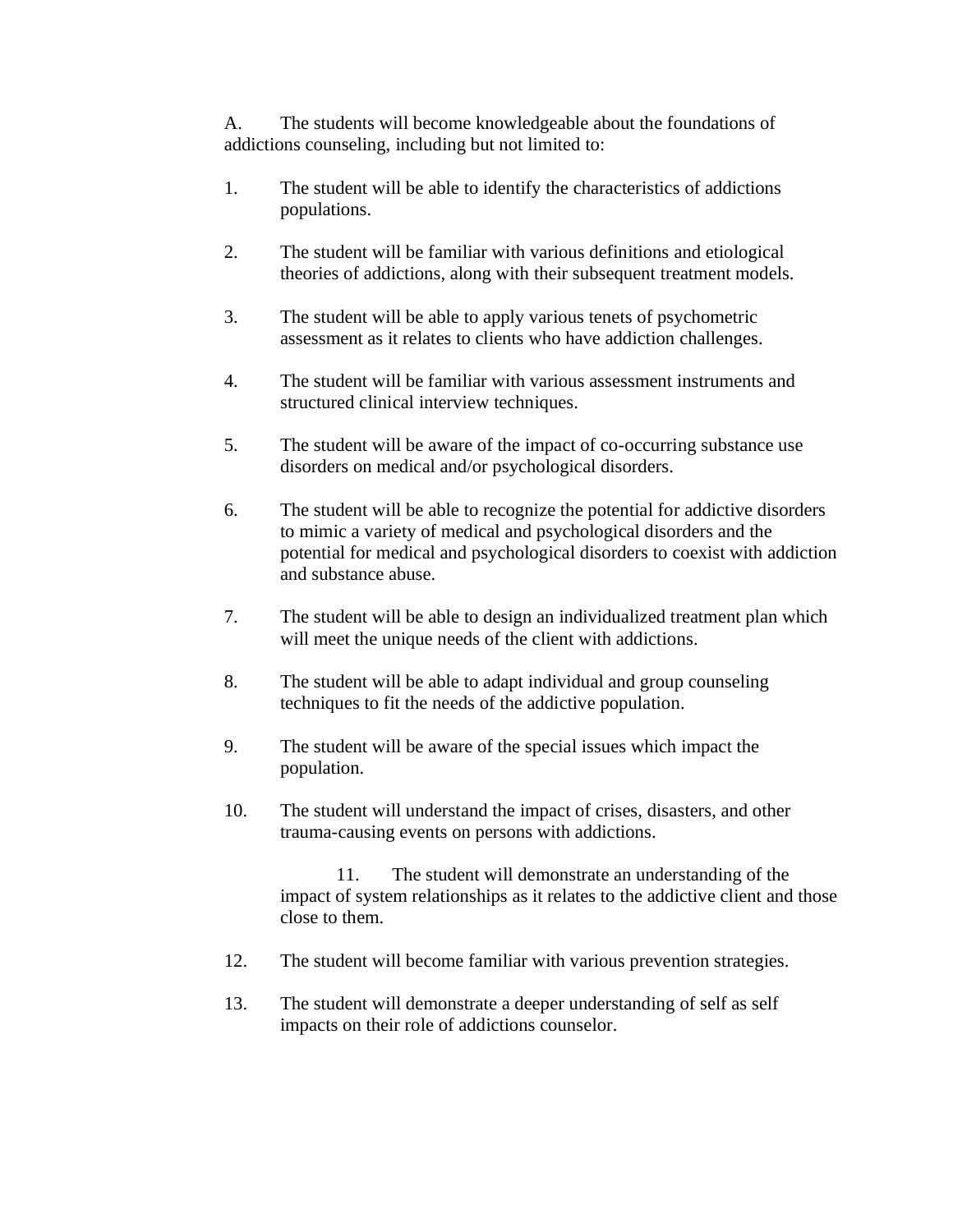|  |                                                               |    | and grow professionally within the field of addictions.      |   |
|--|---------------------------------------------------------------|----|--------------------------------------------------------------|---|
|  | <b>VIII.</b> Course Content or Outline:<br><b>Class Hours</b> |    |                                                              |   |
|  | A.<br>Overview of the Addictions Field                        |    |                                                              | 6 |
|  |                                                               | 1. | <b>Historical Perspectives</b>                               |   |
|  |                                                               | 2. | <b>Current Practices</b>                                     |   |
|  |                                                               | 3. | <b>Future Directions</b>                                     |   |
|  |                                                               | 4. | Role of Counselor, Counselor as person                       |   |
|  | <b>B.</b><br>Foundational Structure of Addictions Counseling  |    | 3                                                            |   |
|  |                                                               | 1. | Definitions                                                  |   |
|  |                                                               | 2. | Etiological models                                           |   |
|  | $\mathcal{C}$ .                                               |    | <b>Treatment Models</b>                                      | 9 |
|  |                                                               | 1. | Detoxification                                               |   |
|  |                                                               | 2. | Inpatient                                                    |   |
|  |                                                               | 3. | <b>Intensive Day Treatment</b>                               |   |
|  |                                                               | 4. | Outpatient                                                   |   |
|  |                                                               | 5. | Therapeutic Communities                                      |   |
|  |                                                               | 6. | Self Help Groups                                             |   |
|  |                                                               | 7. | <b>Employee Assistance Programs</b>                          |   |
|  |                                                               | 8. | <b>Prevention Programs</b>                                   |   |
|  | D.<br>Description of the Population                           |    | 6                                                            |   |
|  |                                                               | 1. | Psych Developmental Adjustment                               |   |
|  |                                                               | 2. | <b>Coping Patterns</b>                                       |   |
|  |                                                               | 3. | <b>Addictive Patterns</b>                                    |   |
|  |                                                               | 4. | <b>Characteristics of Special Populations</b>                |   |
|  | E.<br><b>Assessment and Treatment Planning</b>                |    | 6                                                            |   |
|  |                                                               | 1. | Addictions as a Continuum                                    |   |
|  |                                                               | 2  | Psychometric Assessment Including Tests, Clinical Interviews |   |
|  |                                                               |    | Client Participation Techniques, and Family System Approach  |   |
|  |                                                               | 3. | <b>Holistic Assessment</b>                                   |   |
|  |                                                               | 4. | <b>Least Intrusive Treatment Approach</b>                    |   |
|  |                                                               | 5. | <b>Health Factors</b>                                        |   |
|  |                                                               | 6. | Impacts of Trauma and Crisis                                 |   |
|  |                                                               | 7. | Co-occurring disorders                                       |   |
|  | F.                                                            |    | <b>Family Systems</b>                                        | 3 |
|  |                                                               | 1. | <b>Addiction as Central Focus</b>                            |   |
|  |                                                               | 2. | <b>Addiction's Impact on Relational Styles</b>               |   |
|  |                                                               | 3. | <b>Family Intervention</b>                                   |   |

14. The student will be able to identify various techniques to remain healthy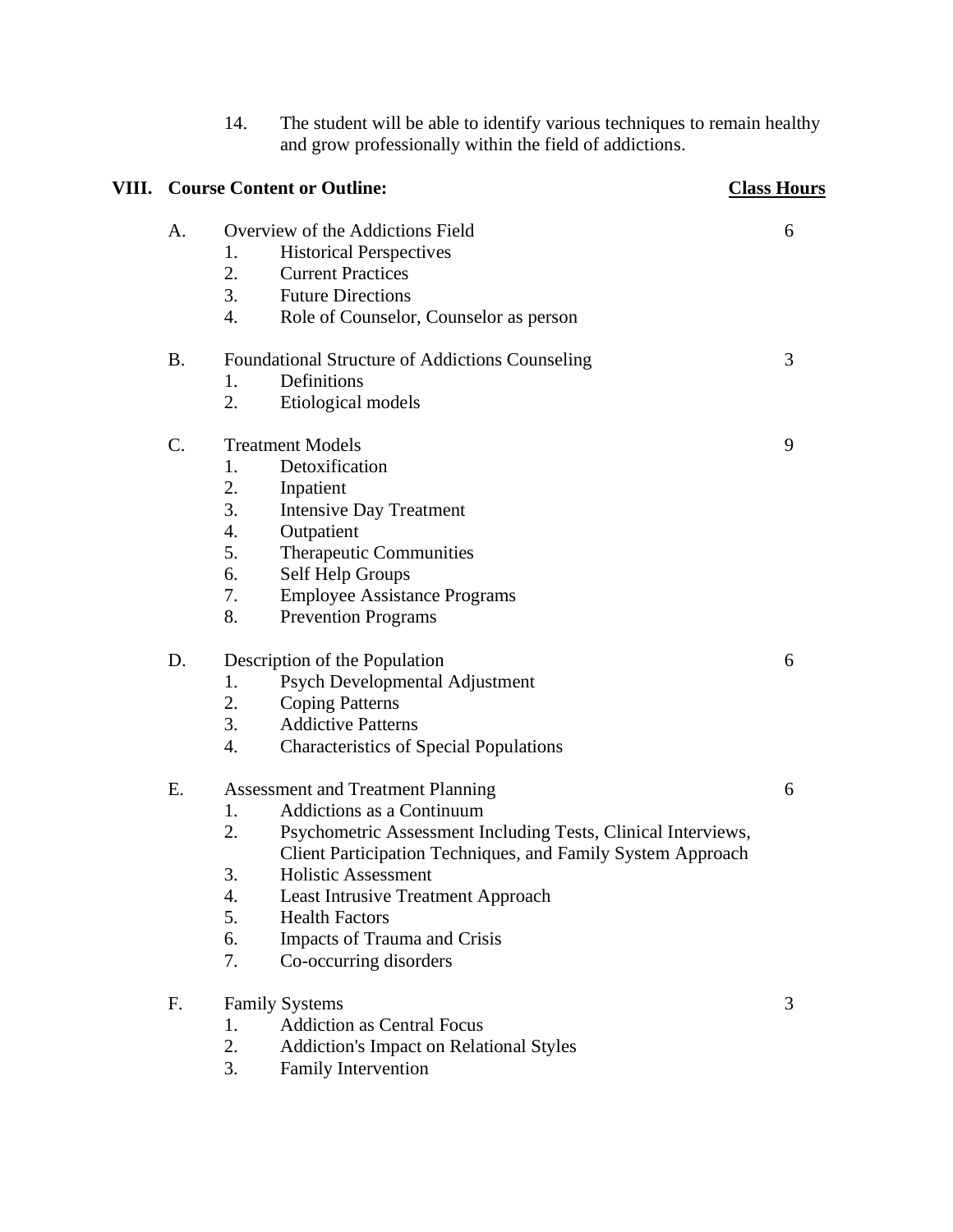4. Recovery and the Codependent

## G. Counseling the Addictive client 9

- 1. Individual and Group Counseling
- 2. Family and Marital Counseling
- 3. Special Issues Encountered When Working With the Target Population: Suicidal Ideation, Anxiety Disorders, Sexually and Physically Abused Clients, Chronic Anger, Lapse and Relapse, Shame and Guilt
- 4. Multicultural Populations

## H. Considerations for the Helping Professional 3

- 1. Promoting Counselor Wellness
- 2. Creating, Implementing and Evaluating a Wellness Plan

## **IV. Textbook(s):**

Capuzzi, D., & Stauffer, M. D. (2012). *Foundations of Addictions Counseling.* Boston: Pearson. Flores P. (2011). *Addiction as an Attachment Disorder.*

## **X. Expectations of Students:**

A. The student will actively participate in class.

- B. The student will complete the required readings and assignments.
- C. The student will demonstrate satisfactory performance on examinations.
- D. The student will respond to a variety of skill assessment techniques.

E. The student will know about and use a variety of technological strategies to enhance learning.

F. The student will apply legal and ethical standards in counseling.

#### **XI. Basis for Student Evaluation**

A. Course Assignments

B. Participation in active learning experiences in the classroom (face to face and online)

#### **Course Assignments:**

## **1. Abstinence Exercise and Paper:**

This exercise is designed to help you experience some of the feelings/thoughts that addicted individuals experience when they quit their drug or behavior of choice. This exercise requires that you give up a substance (e.g., nicotine, caffeine, or alcohol) or a behavior (e.g., Internet use,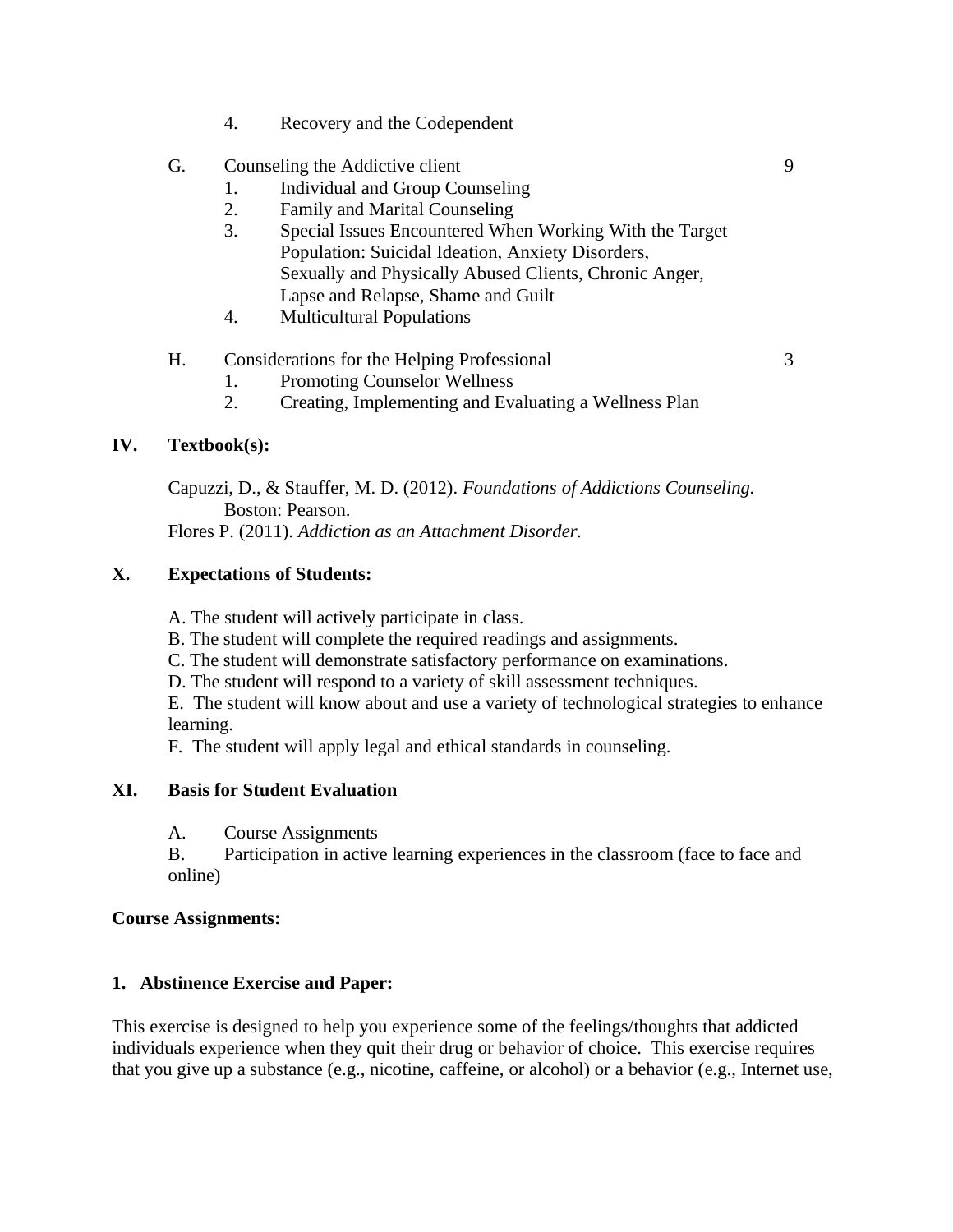eating sweets, playing video/computer games, watching television, cell-phone usage) for a period of **6 weeks (see dates at the end of this syllabus)**. For those of you who have difficulty identifying a substance or behavior, please contact me so we can discuss what might be a challenge for you to give up for this time period.

During this assignment you will (a) write an introductory **letter to your substance/behavior**, (b) keep an **abstinence log** of your experiences, and (c) write a **summary paper** which will serve as the conclusion to the 6 week exercise. This assignment will have the following components:

**A "Letter to my Substance/Behavior"** – written in the first person to the substance/behavior from which you are abstaining, will be due before the abstinence period begins. Here you will discuss the behavior that you are giving up and the challenges surrounding it (basically providing a rationale to why you chose this substance/behavior).

**An abstinence log** – This log will describe your feelings and reactions, especially focusing on times you "lapse" or experience temptation. It is especially important to indicate times when it was both difficult and easy to abstain, as well as those specific circumstances during which you "slipped" (birthdays, holidays, and weekends seem especially difficult). Although daily entries into the log are not required, daily entries have the potential to be most helpful. The log needs to be computer generated (**a minimum of half a page per entry**) and should have a *minimum of three entries* **per week**. There will be a minimum of eighteen entries in all.

**A summary paper** – This is to be a *minimum* two to three page paper describing the abstinence experience (e.g., did you succeed or fail, what influenced you, what was the process like for you, etc.) and will serve as the conclusion to your overall experience.

**Note**: This paper does not have to be in APA format.

## **2. Final: Attendance at 12-Step Meetings**

As part of your class experience, you are required to attend **three different** "Open" 12-Step meetings. You may attend any of the below groups or any other 12-Step meeting approved by the professor.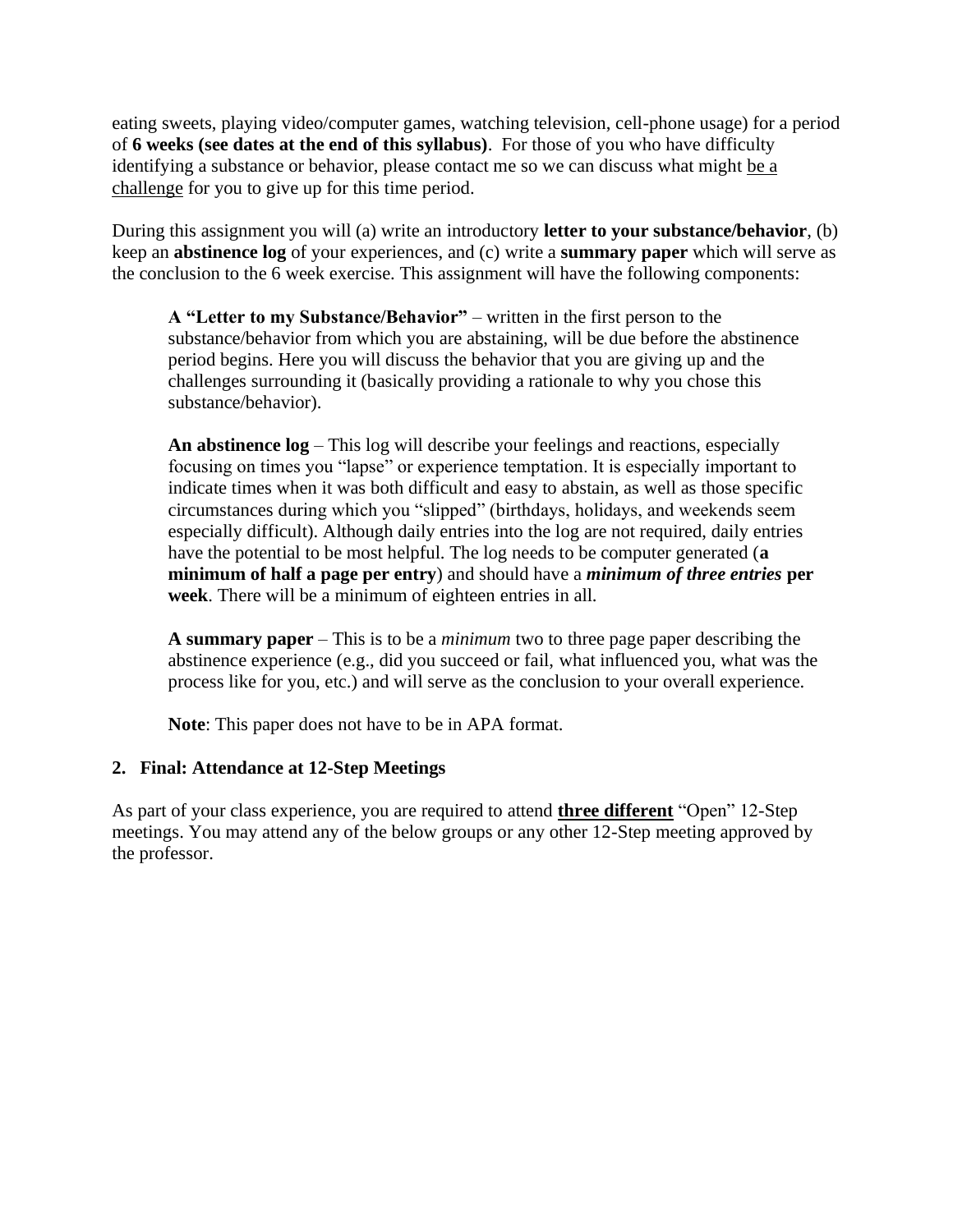- Al-Anon: http://www.al-anon.alateen.org/meetings/meeting.html
- Alcoholics Anonymous: http://www.alcoholics-anonymous.org/en\_find\_meeting.cfm?PageID=29
- Celebrate Recovery: http://www.celebraterecovery.com/global.shtml
- Codependents Anonymous: http://www.codependents.org/meeting-search-english.php
- Emotions Anonymous http://allone.com/12/ea/
- Gamblers Anonymous: http://www.gamblersanonymous.org/mtgdirTOP.html
- Nar-Anon: www.nar-anon.org/Nar-Anon/Nar-Anon\_Groups.html
- Narcotics Anonymous: http://portaltools.na.org/portaltools/MeetingLoc/
- Overeaters Anonymous: http://www.oa.org/all\_about\_meetings.htm
- Sexaholics Anonymous: http://www.sa.org/top/United%20States%20of%20America/
- SMART Recovery: http://www.smartrecovery.org/meetings\_db/view/

### **Note: All meetings are "closed meetings"** (for those that are addicted) **unless "O" (open) is indicated. Only attend Open meetings unless you meet the necessary criteria.**

Part of this assignment will also include your briefly speaking with at least one member at each group attended (the chairperson/leader is usually an easy person to talk to). Keep a log of your experiences at each meeting (to include what you learned from speaking with the group member). I suggest you attend in the company of one of your classmates. This assignment will have the following components:

**An introduction** – This one-to-two paragraph introduction will provide an overview of the three meetings that you attended.

**An attendance log** – This log will record your attendance at three 12-step meetings, focusing on your thoughts and feelings (a) before the meeting, (b) during the meeting, and (c) following the meeting. Include what you learned by briefly speaking with at least one member at each group attended. There will be three entries in all, each a minimum of one page per entry.

**A summary paper** – This is to be a *minimum* **two to three page paper** describing (a) your overall thoughts and feelings about the meetings you attended, (b) what influenced your thoughts and feelings, and (c) what this exercise has taught you about what clients might experience.

**Note**: This paper does not have to be in APA format.

## *Final letter grade:*

91% to 100% -- A 81% to 90% -- B 71% to 80% -- C 0% to 70% -- F

#### **XII. Methods of instruction**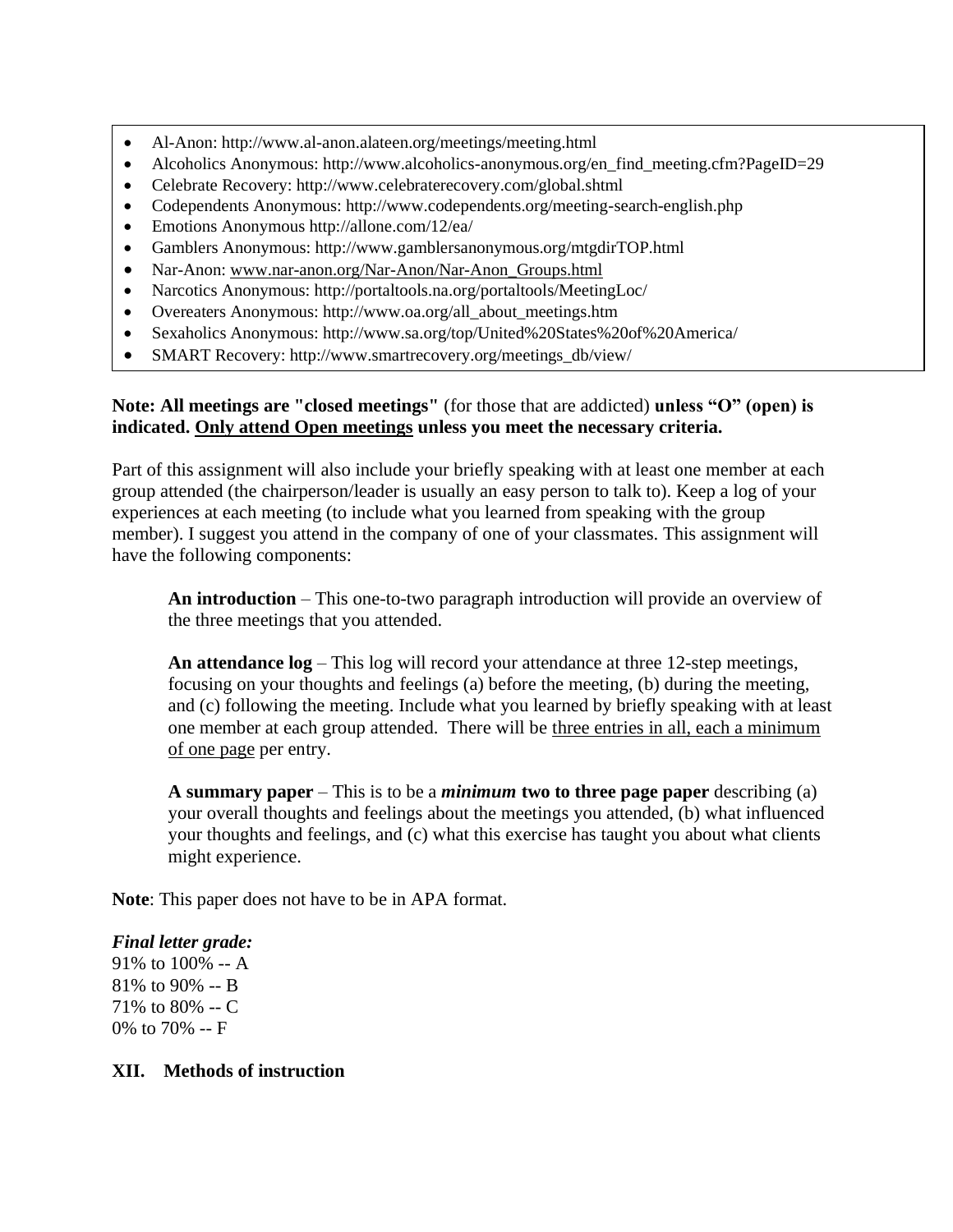A combination of:

Classroom lectures and discussions Classroom experiential exercises Web-assisted instructions and tests/exams

## **XIII. Academic Honesty:**

Southeast Missouri State University expects all students, faculty and staff to operate in an honest and ethical manner. Academic dishonesty is a very serious offense because it undermines the value of your education and the education of others. Students who engage in academic dishonesty face significant penalties. Forms of academic dishonesty include, but are not limited to, plagiarism, cheating, contract cheating, misrepresentation, and other actions you take. Some of these are defined below:

- Plagiarism means passing off someone else's work as your own, whether it is intentional or unintentional.
- Cheating includes copying from another person or source of information to meet the requirements of a task.
- Contract cheating is paying someone else or a company to do your work.
- Misrepresentation means you are posing as someone else or someone else is posing as you to complete a task.
- Collusion means working with one or more people to cheat. If you help someone cheat or plagiarize you will face the same penalties.

For more information, visit the Responsible Redhawks Code of Conduct http://www.semo.edu/responsibleredhawks/code-of-conduct.html or the Faculty Handbook Section (D) on Academic Honesty http://www.semo.edu/facultysenate/handbook/5d.html

# **XIV. Accessibility:**

Southeast Missouri State University and Disability Services are committed to making every reasonable educational accommodation for students who identify as people with disabilities. Many services and accommodations which aid a student's educational experience are available for students with various disabilities. Students are responsible for contacting Disability Services to register and access accommodations.

**Accommodations are implemented on a case by case basis. For more information, visit http://www.semo.edu/ds/** or contact Disability Services at 573-651-5927.

**XV. Civility:**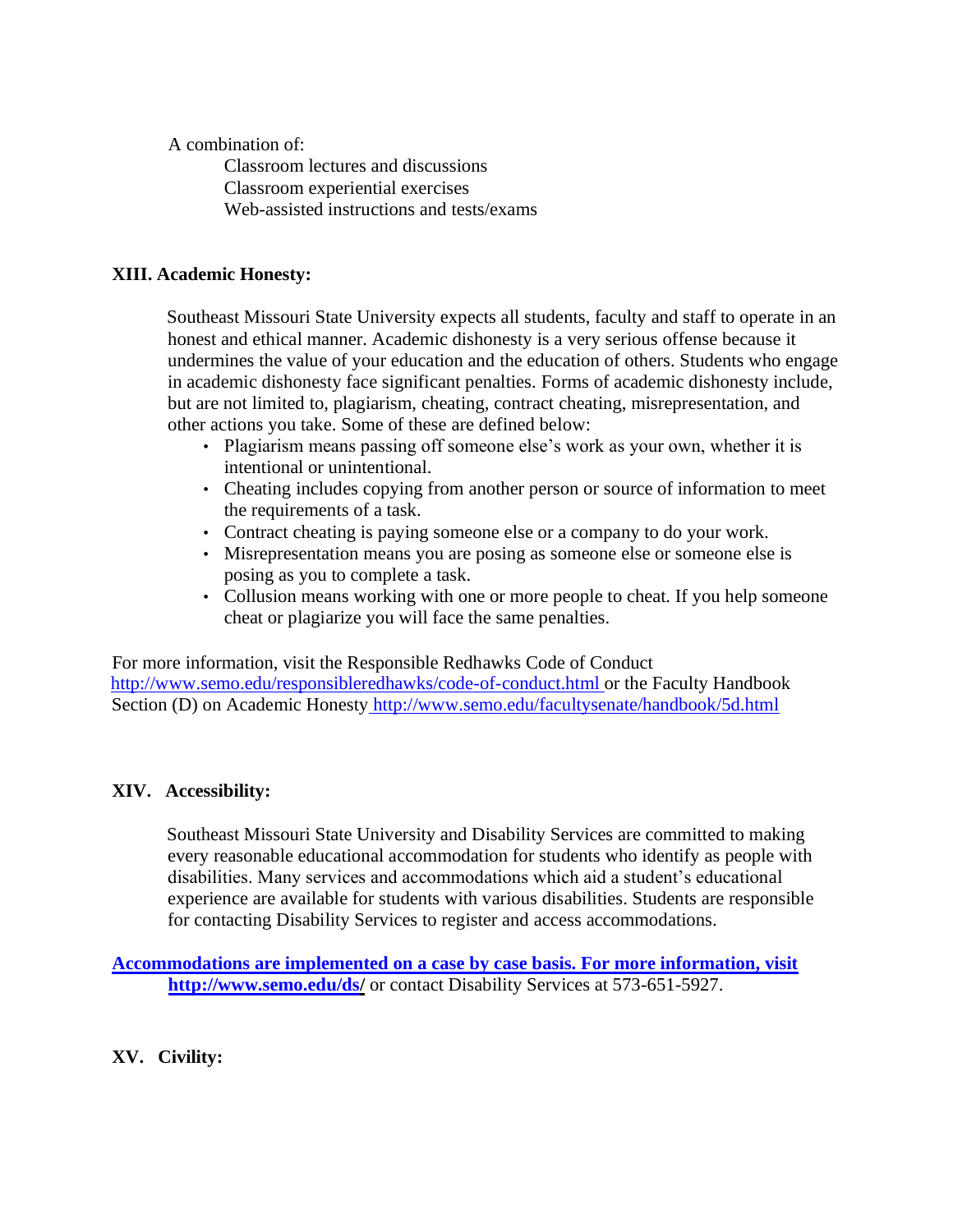Your university experience is purposely designed to introduce you to new ideas, help you think effectively, develop good communication skills, evaluate information successfully, distinguish among values and make sound judgements. Doing this well requires respectful and courteous discussion among and between students and the instructor. Together, we must create a space where we acknowledge and respect others have different experiences, perspectives and points of view. Disagreements are likely. Mutual respect for one another and a willingness to listen are important. Remember, you are responsible for your behavior and actions. There is a no tolerance policy on bullying or harassment of any kind. Additional information on student conduct may be found at: http://www.semo.edu/pdf/stuconduct-code-conduct.pdf?ver=1.0 and http://www.semo.edu/pdf/Conduct\_Faculty\_Resource\_Guide.pdf

Further, it is to be expected that the instructor will treat all students with dignity and respect – it is also expected that the students will treat both the instructor and other students with this same respect. In order to facilitate this process more effectively, students are asked the following: 1) before class turn off all pagers and cell phones; 2) refrain from text messaging during class; 3) avoid distracting behavior (e.g. popping gum, noisy eating, and clipping fingernails); 4) minimize side conversations; and, 5) maintain respectful interactions. Finally, personal harassment of any kind will not be tolerated.

#### **XVI. Counselor Dispositions**

Counselor Dispositions, as assessed within Counselor Education are guided by the central core of the Counseling Conceptual Framework. The beliefs and attitudes related to the areas of *competence, reflection and caring*, are the guiding influence with the eight foundational counselor dispositions assessed throughout the program. These are: 1) Genuineness, 2) Congruence, 3) Non-judgmental Respect, 4) Emotional Awareness, 5) Ethical Understanding, 6) Concreteness, 7) Empathy, and 8) Professional Commitment. See https://semo.edu/psychology-counseling/accreditation.html where the current student handbook can be accessed.

#### **XVII. Mandatory Reporting:**

I will keep information you share with me confidential to the best of my ability, but as a professor I am legally required to share information about sexual misconduct and crimes I learn about to make our campus and community safe for everyone.

#### **XVIII. Student Success:**

This course uses SupportNET, Southeast's student success network, to improve communication between students, faculty and staff on campus. You'll get emails through SupportNET with information about resources or concerns. Please read these emails they are sent to help you succeed! You can access SupportNET through your portal,